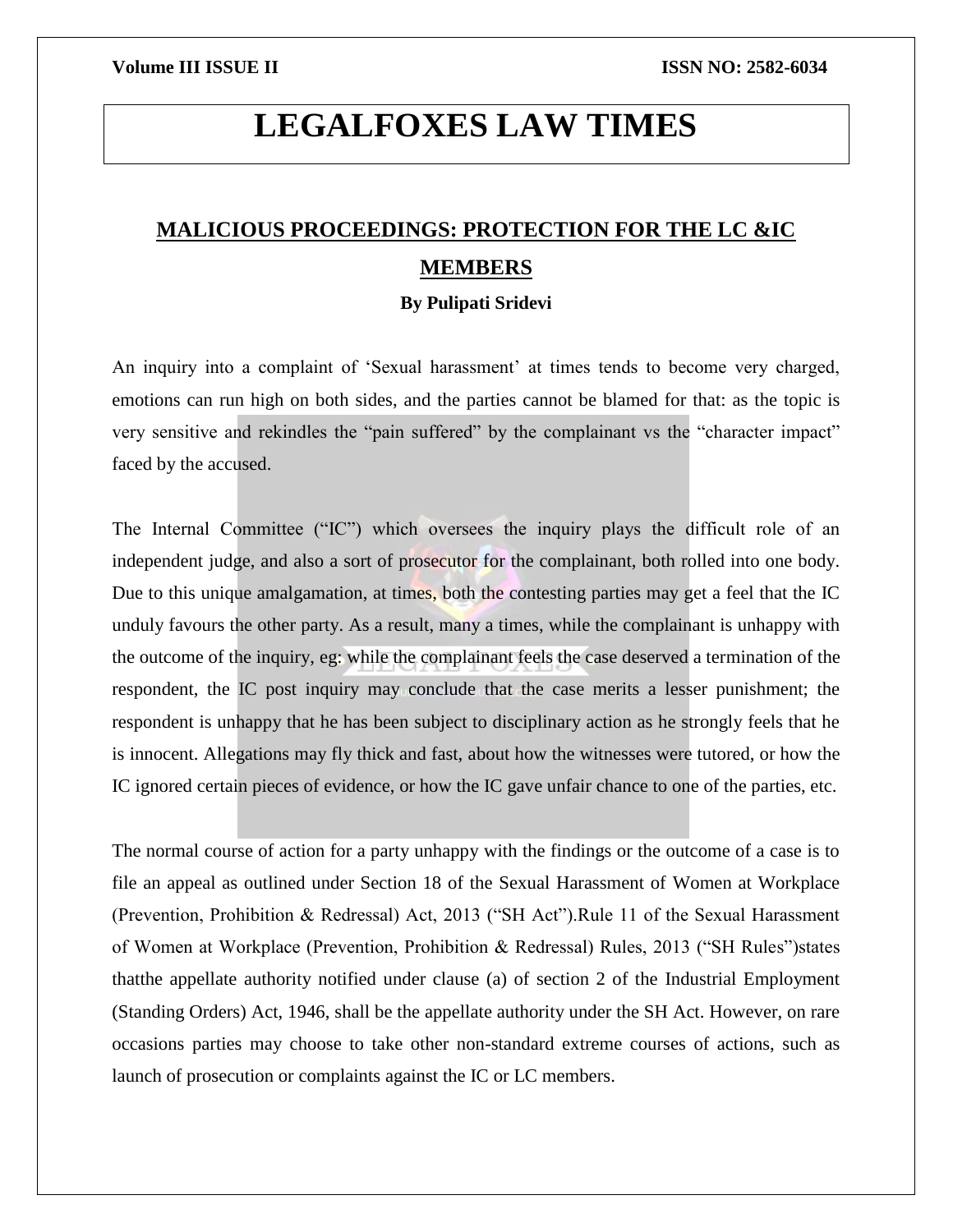### **Volume III ISSUE II ISSN NO: 2582-6034**

Two very recent cases have brought to the fore the discussion on this topic in the context of the IC or LC members:

- a) Nandlal Lohariya v. Jagdish Chand Purohit and others<sup>1</sup>, where the Hon'ble Supreme Court held that, an advocate losing a case after arguing it on merits and due to no negligence on his part cannot be construed as 'deficiency in service' for which a consumer complaint can lie.This is a very non-standard approach, and as the complainant took the matter all the way upto the Supreme Court,it would have put the concerned advocates to a lot of unwanted tumult.
- b) Police officers assault Bihar judge:<sup>2</sup> where allegedly two police officers forcibly entered the chamber of Additional District Judge Avinash Kumar and when the judge protested, they manhandled and physically assaulted him, and even took out their service revolvers to attack the judge.The general consensus is that police investigation can be challenging to the persons undergoing the investigation.

These two cases illustrate that in an unfortunate scenario, it is not impossible for an IC member to be faced with malicious prosecution or complaint.

The SH Act and the rules made thereunder are silent on the protections that are available statutorily to the members of the IC or the LC, when faced with such a scenario. The SH Actonly outlines the powers of the LC  $\&$  IC in Sec 11(3):

"For the purpose of making an inquiry under sub-section (1), the Internal Committee or the Local Committee, as the case may be, shall have the same powers as are vested in a civil court under the Code of Civil Procedure, 1908 (5 of 1908) when trying a suit in respect of the following matters, namely:-

(a) summoning and enforcing the attendance of any person and examining him on oath;

(b) requiring the discovery and production of documents; and

(c) any other matter which may be prescribed."

 $\overline{a}$ 

<sup>1</sup>[https://www.livelaw.in/pdf\\_upload/nandlal-lohariya-vs-jagdish-chand-purohit-ll-2021-sc-636--403807.pdf](https://www.livelaw.in/pdf_upload/nandlal-lohariya-vs-jagdish-chand-purohit-ll-2021-sc-636--403807.pdf) 2[https://www.barandbench.com/news/police-officers-assault-bihar-judge-patna-high-court-summons-chief](https://www.barandbench.com/news/police-officers-assault-bihar-judge-patna-high-court-summons-chief-secretary-dgp)[secretary-dgp](https://www.barandbench.com/news/police-officers-assault-bihar-judge-patna-high-court-summons-chief-secretary-dgp)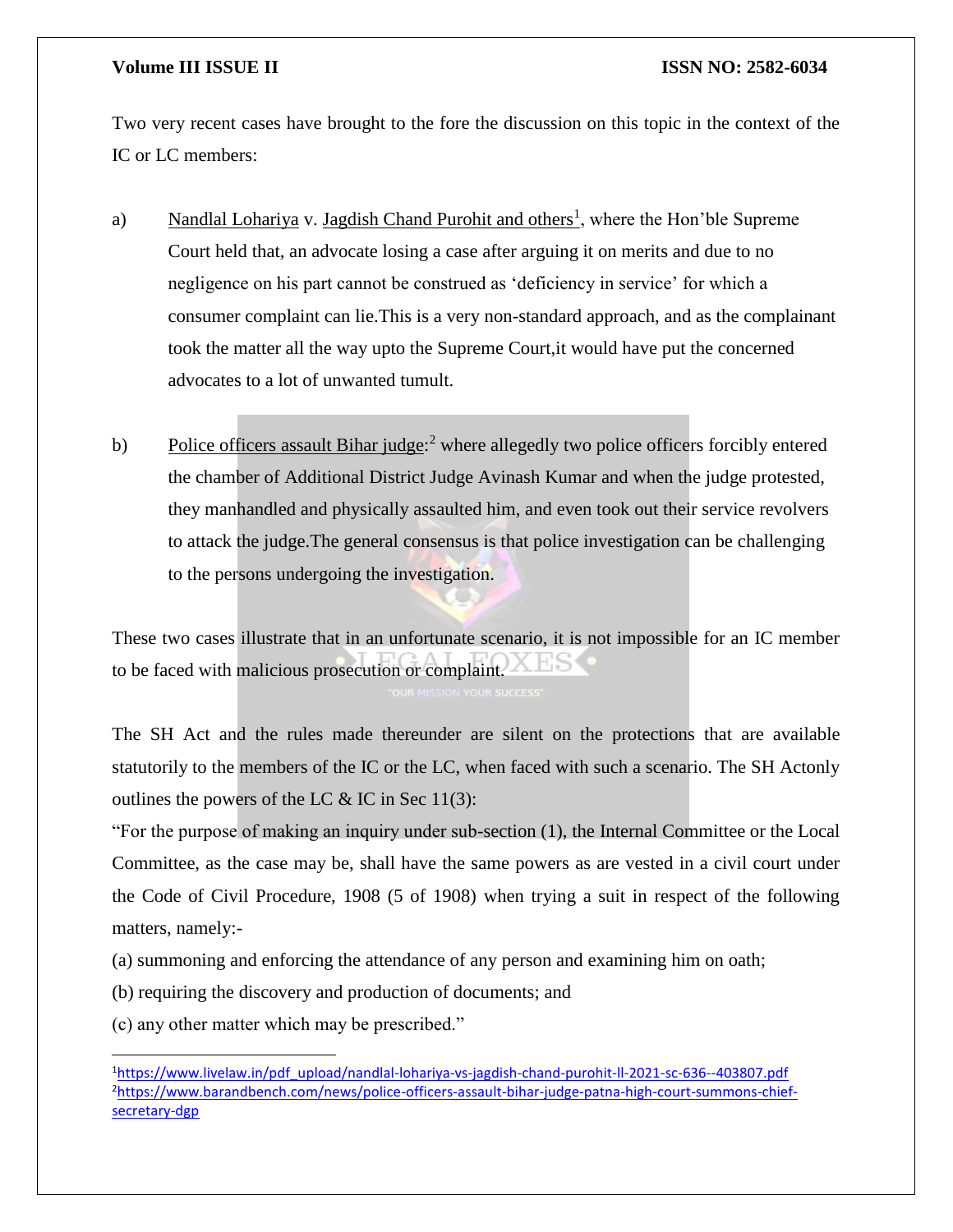### **Volume III ISSUE II ISSUE II ISSN NO:** 2582-6034

Judicial officers(andeven tribunal members?)are protected by virtue of the safeguards provided in the Judicial Officers Protection Act, 1850 ("1850 Act") and the Judges (Protection) Act, 1985 ("1985 Act") and a catena of decisions by the Supreme Court of India and various High Courts laying down the protocols and processes for investigation, prosecution or arrest of judicial officers.

While the 1850 Act protects judicial officers against civil suits for any act done by them in their judicial capacity, the 1985 Act goes much further and in section 3(1) provides comprehensive protection to the judicial officers from both civil and criminal proceedings: Additional Protection to Judges.(1) Notwithstanding anything contained in any other law for the time being in force and subject to the provisions of sub-section (*2*), no court shall entertain or continue any civil or criminal proceeding against any person who is or was a Judge for any act, thing or word committed, done or spoken by him when, or in the course of, acting or purporting to act in the discharge of his official or judicial duty or function.

The Supreme court has categorically stated in a number of cases that: "A Judge cannot be expected to give reasons other than those that have been enumerated in the judgment or order… A judicial officer is entitled to get protection and the object of the same is not to protect malicious or corrupt Judges, but to protect the public from the dangers to which the administration of justice would be exposed if the judicial officers concerned were subject to inquiry as to malice, or to litigation with those whom their decisions might offend… A Judge should be free to make independent decisions.<sup>3</sup>"In spite of such strong protection and support from the highest judicial authorities, time and again, high handed behaviour against the members of the lower judiciary has taken place.

The IC is a unique creature which does not really have any parallel in India: it is neither a judicial institution nor a tribunal. Perhaps IC is the only institution in India that is not constituted by the government or that does not discharge governmental duties, but has the powers of a civil court, though only for purposes outlined in the SH Act. The IC is certainly a quasi-judicial

3KhanapuramGhandaiah (2010) 2 SCC 1

 $\overline{\phantom{a}}$